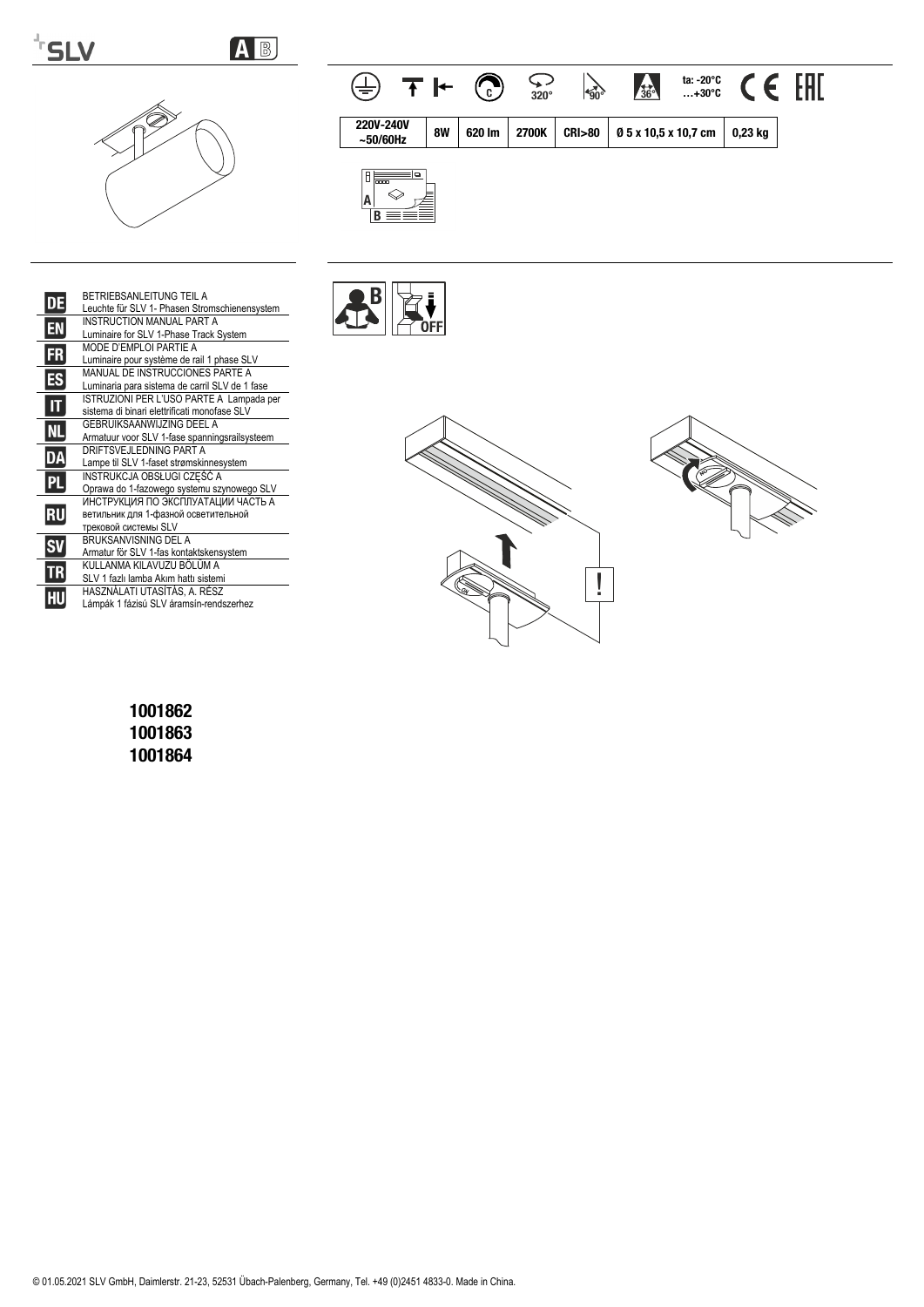

**DE** - Die Lichtquelle ist nur durch eine Fachkraft austauschbar. Das Betriebsgerät ist nur durch eine Fachkraft austauschbar.

**EN –** The light source is only exchangeable by a professional. The separate control unit is only exchangeable by a professional.

**FR -** La source lumineuse peut uniquement être remplacée par un spécialiste. L'auxiliaire de commande peut uniquement être remplacé par un spécialiste.

**ES -** La fuente de luz solo podrá ser reemplazada por un técnico especialista. El transformador solo podrá ser reemplazado por un técnico especialista.

**IT -** La sorgente luminosa può essere sostituita solo da personale autorizzato. Il dispositivo di alimentazione può essere sostituito solo da personale autorizzato.

**NL -** De lichtbron kan uitsluitend door een specialist of vakman worden vervangen. Het voorschakelapparaat kan uitsluitend door een specialist of vakman worden vervangen.

**DA -** Lyskilden kan kun udskiftes af en fagmand. Driftsapparatet kan kun udskiftes af en fagmand.

**PL -** Źródło światła może być wymieniane tylko przez specjalistę. Urządzenie sterujące może być wymieniane tylko przez specjalistę.

**RU -** Источник света разрешается заменять только специалистам. Устройство управления разрешается заменять только специалистам.

**SV -** Ljuskällan får endast bytas ut av fackpersonal. Drivdonet får endast bytas ut av fackpersonal.

**TR -** Işık kaynağı yalnızca uzman kişiler tarafından değiştirilebilir. Kumanda tertibatı yalnızca uzman kişiler tarafından değiştirilebilir.

**HU -** A fényforrást csak szakember cserélheti. A vezérlőegységet csak szakember cserélheti.



#### **DE** - **Entsorgung** (Europäische Union)

Produkt nicht im Hausmüll entsorgesn! Produkte mit diesem Symbol sind entsprechend der Richtlinie(WEEE) über Elektro- und Elektronik-Altgeräte über die örtlichen Sammelstellen für Elektro-Altgeräte zu entsorgen!

**EN - Disposal** (European Union)

Do not dispose the product with the regular household waste! Products marked with this sign must be disposed according to the directive (WEEE) on electrical and electronic devices at local collection points for such devices!

**FR - Information de recyclage** (Union européenne) Ne recyclez pas le produit avec les ordures ménagères ! Les produits qui présentent ce symbole sont à recycler suivant la directive (WEEE) relative aux déchets d'équipements électriques et électroniques, via des points de collecte pour appareils électriques usagés !

**ES - Indicaciones para la eliminación** (Unión Europea)

¡No tirar el producto con la basura doméstica! Los productos con este símbolo deben eliminarse, de acuerdo con la directiva (WEEE) sobre residuos de aparatos eléctricos y electrónicos, llevándolos a los puntos de recogida selectiva de aparatos eléctricos y electrónicos locales.

#### **IT - Istruzioni per lo smaltimento** (Unione Europea)

Non smaltire il prodotto con i rifiuti domestici! I prodotti con questo simbolo devono essere smaltiti, nel rispetto della Direttiva (WEEE) sui rifiuti di apparecchiature elettriche ed elettroniche, nei punti di raccolta locale ad essi adibiti! Verificare sul sito www.slvitalia.it il corretto metodo di smaltimento del presente materiale.

#### **NL - Afvalverwijdering** (Europese Unie)

Het product niet via het huishoudelijk afval weggooien! Producten met dit symbool dienen in overeenstemming met richtlijn (WEEE) via elektrische en elektronische apparatuur bij de plaatselijke inzamelpunten voor elektrisch afval te worden verwijderd!

# **DA - Henvisning om bortskafning (EU)**

Produktet må ikke bortskaffes sammen med husholdningsaffaldet! Produkter med dette symbol skal i henhold til direktivet (WEEE) om affald af elektrisk og elektronisk udstyr bortskaffes via de lokale indsamlingssteder for gamle el-apparater!

#### **PL - Wskazówka dotycząca utylizacji (Unia Europejska)**

Nie wolno wyrzucać produktu do śmieci domowych! Produkty oznakowane tym symbolem należy utylizować zgodnie z wytycznymi (WEEE) dotyczącymi starych urządzeń elektrycznych i elektronicznych w miejscowych punktach gromadzenia odpadów elektrycznych!

#### **RU - Указание по утилизации** (Европейский Союз)

Не утилизировать прибор вместе с бытовыми отходами! Продукты с подобным обозначением в соотв. с Положением (WEEE) по утилизации старых электрических и электронных приборов необходимо утилизировать через специальные пункты сбора старых электроприборов!

**SV - Anvisningar för sophantering** (Europeiska Unionen) Produkten får ej kastas i hushållssoporna! Produkter som är märkta med denna symbolen ska kastas i enlighet med riktlinjerna (WEEE) för elektriska och elektroniska apparater på de lokala uppsamlingsställena för el- och elektronikskrot.

#### **TR - Tasfiye açıklaması** (Avrupa Birliği)

Ürünü ev çöpüyle birlikte atmayın! Bu sembolü taşıyan ürünler, elektroteknik ve elektronik eski aletlerin yerel elektronik eski aletler toplama yerinde tasfiye edilmesi (WEEE) yönetmeliğine bağlıdır.

#### **HU - Hulladékkezelés** (Európai Unió)

A terméket ne a hagyományos háztartási hulladékkal együtt dobja ki! A fenti jellel ellátott termékeket a WEEE, irányelv szerint az elektromos és elektronikus termékek számára kihelyezett hulladékgyűjtőkbe tegye!

Technische Änderungen vorbehalten. Technical Details are subject to change. Les détails techniques sont sujet à des changements. Nos reservamos el derecho a modificaciones técnicas. Modifiche tecniche riservate. Behoudens technische wijzigingen. Ret til tekniske ændringer forbeholdes. Zmiany techniczne zastrzeżone. Сохраняется право на внесение технических изменений. Tekniska ändringar kan förekomma. Teknik değişiklik yapma hakkı saklıdır. A technikai részletek termékenként változhatnak.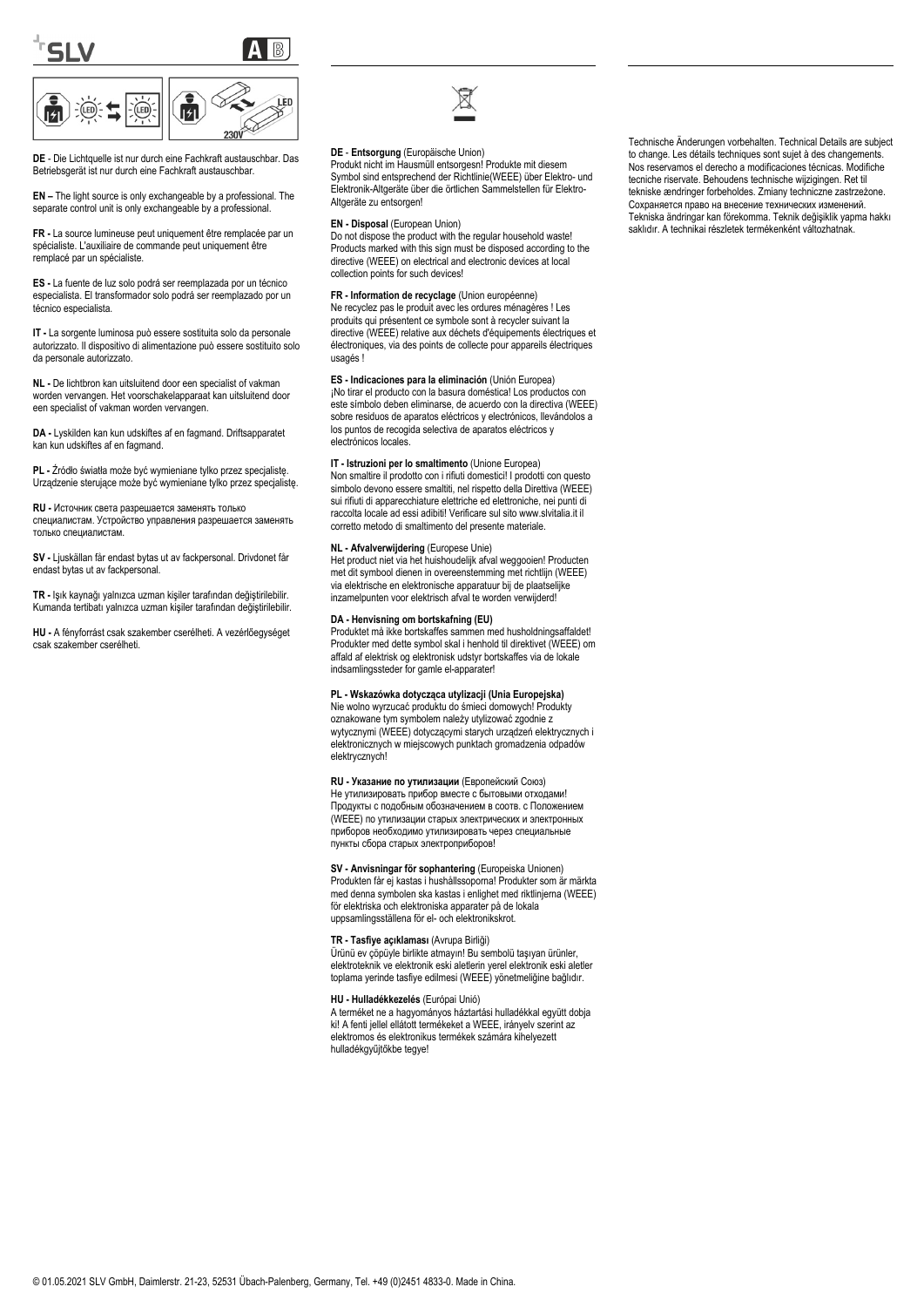

# **Betriebsanleitung TEIL B**

**Leuchte für SLV 1- Phasen Stromschienensystem** 1001862 ...63 ...64

**Anleitung sorgfältig lesen und aufbewahren! Sicherheitshinweise für Installation und Betrieb Nichtbeachtung kann zu Lebens-, Verbrennungs- und Brandgefahr führen!**

Produkt nicht verändern oder modifizieren. Nichts an dem Produkt befestigen. Produkt nicht abdecken. Bei Verdacht einer Fehlfunktion oder Beschädigung außer Betrieb nehmen und Händler oder Elektrofachkraft kontaktieren. Sicherstellen, dass Kinder an dem Produkt keinen Schaden nehmen.

Weitere Sicherheitshinweise =  $\Lambda$ 

**Bestimmungsgemäße Verwendung** Nur mit entsprechenden Stromschienensystem verwenden. Schutzklasse I (1)  $\bigoplus$ - Anschluss mit Schutzleiter. Nur in trockenen Innenräumen betreiben. Keinen starken mechanischen Beanspruchungen oder starker Verschmutzung aussetzen. Zulässige max. Umgebungstemperatur(ta): -20°C ...+30°C

#### **Lichtquelle**

Die Lichtquelle dieser Leuchte darf nur vom Hersteller oder einem von ihm beauftragten Servicetechniker oder einer vergleichbar qualifizierten Person ersetzt werden. Dieses Produkt enthält eine Lichtquelle der Energieeffizienzklasse E.

## **Pflege / Lagerung**

Produkt spannungsfrei schalten und abkühlen lassen. Regelmäßig mit leicht angefeuchtetem (Wasser) Tuch nur äußerlich reinigen. Nur trocken und sauber lagern.

# **Montage**

 $\triangle$  Komplettes System spannungsfrei schalten! Nur beschriebenes Zubehör verwenden. Beim Einsetzen keine Gewalt anwenden. Adapter kann nur in eine Richtung eingesetzt werden. Drehknopf auf "OFF" stellen. Adapter in Schiene einsetzen. Drehknopf auf "ON" stellen.

Geeigneter Dimmer: Phasenabschnittdimmer (Kürzel C). Herstellerhinweise beachten.

Sicheren Halt und ordnungsgemäße Funktion prüfen!



 **Operating Manual PART B Luminaire for SLV 1-Phase Track System** 1001862 ...63 ...64

# **Read manual carefully and keep for further use!**

**Safety advices for installation and operation. Disregard may lead to danger of life, burning or fire!** Do not alter or modify the product. Do not fasten anything on the product. Do not cover the product. Take out of service when suspecting a defect or malfunction and contact your dealer or a qualified electrician.

Take measures that children get not harmed by the product. Additional safety advices =  $\triangle$ 

#### **Use as directed**

Use only with corresponding track system. Safety class  $I(1) \bigoplus$ - Connection with protective conductor. Operate only in dry indoor area. Do not strain mechanically or expose to strong dirt contamination. Max. admissible ambient temperature(ta): -20°C ...+30°C.



BA

# **Light Source**

The light source of this luminaire may only be replaced by the manufacturer, an authorized service technician or a comparable qualified person.

This product contains a light source of the energy efficiency class E.

# **Care / Storage**

 $\triangle$  Disconnect product from mains and let it cool down. Clean external surfaces regularly with a slightly moistened (water) cloth.

Store dry and clean.

# **Installation**

 $\triangle$  Disconnect the complete system from the power supply. Use only described accessories. Do not use force when inserting the adapter. Adapter may be inserted only in one direction. Turn knob to "OFF". Insert adapter into track. Turn knob to "ON".

Suitable Dimmer: Trailing-edge phase dimmer (Code C). Note manufacturers instructions.

Check secure fixation and proper function!

# **Mode d'emploi PARTIE B**

**Luminaire pour système de rail 1 phase SLV** 1001862 ...63 ...64

**Lire attentivement le mode d'emploi et le conserver dans un endroit sûr !**

### **Consignes de sécurité pour l'installation et l'utilisation Le non-respect peut entraîner un risque de mort, de brûlures et d'incendie !**

Ne pas modifier ni altérer le produit.

Ne rien fixer sur le produit. Ne pas couvrir le produit. En cas de soupçon de dysfonctionnement ou de dommage, arrêter

l'appareil et contacter le revendeur ou un électricien qualifié. S'assurer que les enfants n'endommagent pas le produit.

Consignes de sécurité complémentaires =  $\triangle$ 

# **Utilisation conforme**

Utiliser uniquement avec le système de rail approprié. Classe de protection  $\vert$  (1)  $\bigoplus$ -Branchement avec câble de terre.

Utiliser uniquement dans des zones intérieures sèches. Ne pas exposer à de fortes contraintes mécaniques ou à une saleté importante. Température ambiante max. admise (ta) : -20°C ...+30°C

#### **Source lumineuse**

La source lumineuse contenue dans ce luminaire ne doit être remplacée que par le fabricant ou son agent de maintenance ou une personne de qualification équivalente. Ce produit contient une source lumineuse de la classe d'efficacité énergétique E.

# **Entretien / Stockage**

Mettre le produit hors tension et laisser refroidir. Nettoyer régulièrement, la partie extérieure seulement, avec un chiffon légèrement humidifié (à l'eau). Entreposer dans un endroit sec et propre uniquement.





# **Montage**

Mettre l'ensemble du système hors tension ! Utiliser uniquement les accessoires décrits. Ne pas forcer lors de l'insertion. L'adaptateur ne peut être installé que dans un seul sens. Mettre le bouton rotatif sur « OFF ». Installer l'adaptateur dans le rail. Mettre le bouton rotatif sur « ON ».

Variateur adapté : Variateur en fin de phase (dit C). Respecter les instructions du fabricant.

Vérifier le bon maintien et le bon fonctionnement !



**Manual de instrucciones PARTE B Luminaria para sistema de carril SLV de 1 fase** 1001862 63 64

**¡Leer atentamente las instrucciones y guardarlas! Instrucciones de seguridad para instalación y funcionamiento ¡En caso de omisión, subyace peligro de quemaduras, incendio y lesiones mortales!** Ni modificar ni transformar el producto. No fijar nada al producto. No cubrir el producto. En caso de sospechar mal funcionamiento, daños o deterioro, poner fuera de servicio y avisar al distribuidor o a un técnico electricista.

Cerciorarse de que los niños no se hagan daño con el producto.

Otras instrucciones de seguridad =  $\triangle$ 

# **Utilización acorde a lo previsto**

Utilizar exclusivamente con el sistema de carril correspondiente. Clase de protección I (1)  $\bigoplus$ - Conexión con toma de tierra. Operar exclusivamente en áreas interiores secas. No exponer a fuerte esfuerzo mecánico ni a gran suciedad. Temperatura ambiente máxima admisible: -20°C ...+30°C

#### **Fuente luminosa**

El foco luminoso de esta lámpara solo debe ser sustituido por el fabricante o un técnico autorizado por este o por una persona igualmente cualificada.

Este producto contiene una fuente de luz con la clase de eficiencia energética E.

#### **Cuidados / Almacenamiento**

 $\sqrt{\phantom{a}}\phantom{a}$  Desconectar tensión del producto y esperar a que se enfríe. Limpiar regularmente solo el exterior con un paño húmedo (agua). Almacenar exclusivamente en lugares secos y limpios.

#### **Montaje**

 $\triangle$  i Desconectar todo el sistema de la tensión! Utilizar exclusivamente el accesorio descrito. No aplicar la fuerza durante la colocación. El adaptador solo se puede colocar en una única dirección. Colocar el botón giratorio en «OFF». Colocar el adaptador en el alimentador. Colocar el botón giratorio en «ON».

Dimer adecuado: Dimmer trailing edge (abreviatura C). Ténganse en cuenta las instrucciones del fabricante.

 $\Lambda$  ¡Revisar el buen soporte y correcto funcionamiento!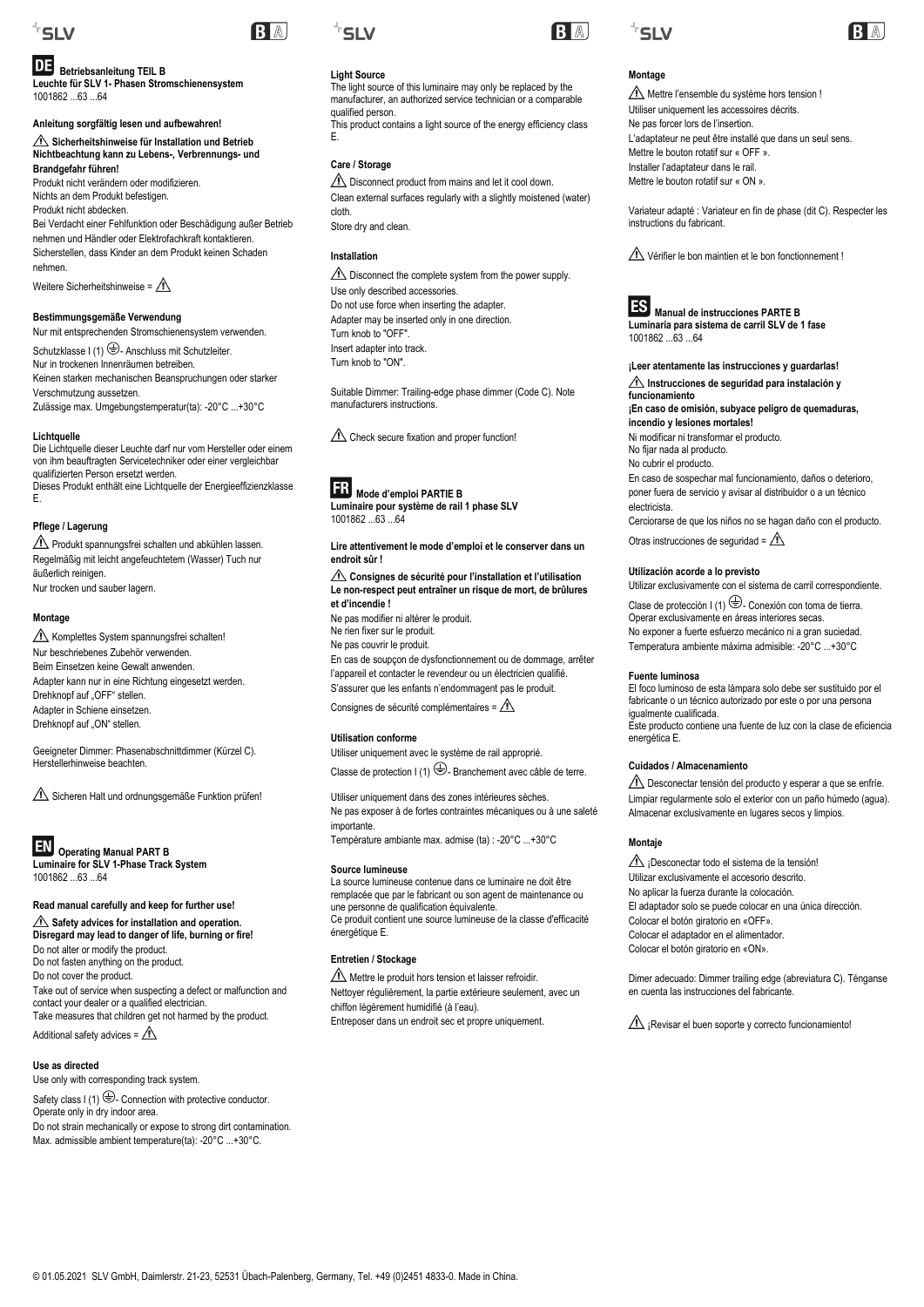

# **Istruzioni per l'uso PARTE B**

**Lampada per sistema di binari elettrificati monofase SLV** 1001862 63 64

**Leggere e conservare attentamente le istruzioni!**

**Avvertenze di sicurezza per installazione ed esercizio In caso di mancata osservanza sussiste il rischio di morte, combustione e incendio!**

Non alterare né modificare il prodotto. Non fissare nulla al prodotto.

Non coprire il prodotto.

In caso di sospetto di malfunzionamento o danneggiamento, mettere fuori servizio e contattare il rivenditore o un elettricista. Sincerarsi che i bambini non danneggino il prodotto.

Altre avvertenze di sicurezza =  $\triangle$ 

# **Utilizzo conforme**

Usare solo con apposito sistema di binari elettrificati. Classe di protezione I (1)  $\bigoplus$ - collegamento con cavo di terra. Azionare soltanto in ambienti chiusi all'asciutto. Non esporre a forti sollecitazioni meccaniche o a sporcizia intensa. Temperatura ambiente max ammessa (ta): -20°C ...+30°C

#### **Sorgente luminosa**

La sorgente luminosa di questa lampada può essere sostituita esclusivamente dal produttore, da un tecnico da lui incaricato o da una persona qualificata equiparabile. Questo prodotto contiene una sorgente luminosa con classe di efficienza energetica E.

#### **Cura / Conservazione**

Scollegare il prodotto e farlo raffreddare. Pulire solo esternamente a intervalli regolari con un panno leggermente imbibito di acqua. Conservare solo asciutto e pulito.

#### **Montaggio**

Togliere la corrente dall'intero sistema! Usare solo gli accessori descritti. Non esercitare forza durante l'applicazione. L'adattatore può essere inserito soltanto in una direzione. Girare la manopola su "OFF". Inserire l'adattatore nel binario. Girare la manopola su "ON".

Dimmer adatti. Dimmer con taglio di fase discendente (abbreviazione C). Rispettare le indicazioni del produttore.

Controllare la tenuta sicura e il funzionamento corretto!

**Gebruiksaanwijzing DEEL B Armatuur voor SLV 1-fase spanningsrailsysteem** 1001862 ...63 ...64

# **Handleiding zorgvuldig lezen en bewaren!**

**Veiligheidsinstructies voor installatie en gebruik Niet-naleving kan levens-, verbrandings- en brandgevaar tot gevolg hebben!** Product niet wijzigen of aanpassen. Niets aan het product bevestigen. Product niet afdekken.

Bij het vermoeden van een defect of beschadiging niet meer gebruiken en contact opnemen met verkooppunt of elektricien. Zorg ervoor dat kinderen geen schade kunnen oplopen door contact met het product.

Overige veiligheidsinstructies =  $\Lambda$ 

# **Beoogd gebruik**

Alleen met het bijbehorende spanningsrailsysteem gebruiken. Veiligheidsklasse I (1)  $\bigoplus$ - aansluiting met aardedraad.

Alleen in droge ruimten binnen gebruiken. Niet blootstellen aan hoge mechanische belastingen of sterke vervuiling.

Toegestane max. omgevingstemperatuur (ta): -20°C ...+30°C



RA

# **Lichtbron**

De lichtbron van deze lamp mag alleen door de fabrikant of een door hem geautoriseerde service-technicus of een vergelijkbaar geschoolde persoon worden vervangen. Dit product bevat een lichtbron van energie-efficiëntieklasse E.

# **Verzorging / Opslag**

 $\triangle$  Product spanningsvrij maken en laten afkoelen. Regelmatig met iets vochtige (water) doek alleen aan de buitenkant reinigen. Alleen droog en schoon bewaren.

# **Montage**

 $\triangle$  Compleet systeem spanningsvrij maken! Uitsluitend de beschreven accessoires gebruiken. Bij het inzetten niet forceren. Adapter kan slechts in één richting ingezet worden. Draaiknop op "OFF" zetten. Adapter in de rail plaatsen. Draaiknop op "ON" zetten.

Geschikte dimmer: fase-afsnijdingsdimmer (afkorting C). Neem de aanwijzingen van de fabrikant in acht.

Controleren op stevige bevestiging en correcte werking!



 **Driftsvejledning PART B Lampe til SLV 1-faset strømskinnesystem**  $1001862$   $63$   $64$ 

#### **Læs vejledningen grundigt og opbevar den!**

#### Sikkerhedshenvisninger vedrørende installation og brug **Manglende overholdelse kan resultere i livsfare, forbrændinger og brand!**

Der må ikke foretages ændringer eller modifikationer af produktet. Der må ikke fastgøres noget til produktet. Produktet må ikke dækkes til.

Ved mistanke om fejlfunktion eller beskadigelse skal produktet tages ud af drift. Kontakt så forhandleren eller en el-installatør. Sørg for, at børn ikke tager skade af produktet.

Yderligere sikkerhedshenvisninger =  $\Lambda$ 

#### **Tilsigtet anvendelse**

Må kun anvendes med det tilsvarende strømskinnesystem. Beskyttelsesklasse I (1)  $\bigoplus$ - tilslutning med beskyttelsesleder.

Må kun anvendes i tørre indendørs rum. Må ikke udsættes for kraftige mekaniske belastninger eller stærk

forurening. Tilladt maksimal omgivelsestemperatur (ta): -20°C ...+30°C

# **Lyskilde**

Denne lampes lyskilde må kun erstattes af producenten eller af en af ham bestilt servicetekniker eller en lignende kvalificeret person. Dette produkt indeholder en lyskilde med energimærkningsklassen E.

# **Pleje / lagring**

Afbryd spændingsforsyningen til produktet og lad den køle af. Rens regelmæssigt og kun på ydersiden med en let fugtet klud (vand).

Skal opbevares rent og tørt.





# **Montage**

Afbryd spændingen til hele systemet! Anvend kun det beskrevne tilbehør. Brug ikke vold ved isætning. Adapteren kan kun sættes ind i en retning. Sæt drejeknappen til "OFF". Sæt adapteren ind i skinnen. Sæt drejeknappen til "ON".

Egnede dæmpere: Bagkants fasedæmper (forkortelse C). Tag hensyn til fabrikantens oplysninger.

Kontroller med hensyn til sikker fastgøring og korrekt funktion!



 **Instrukcja obsługi CZĘŚĆ B Oprawa do 1-fazowego systemu szynowego SLV** 1001862 ...63 ...64

# **Instrukcję należy dokładnie przeczytać i ją zachować!**

**Zasady bezpiecznej instalacji i eksploatacji Brak przestrzegania zasad może powodować zagrożenie życia, prowadzić do powstania poparzeń i pożaru!**

Nie wolno dokonywać zmian ani modyfikacji produktu. Nie przytwierdzać nic do produktu.

Nie przykrywać produktu.

W przypadku podejrzenia wadliwego działania lub uszkodzenia wyłączyć i skontaktować się ze sprzedawcą lub uprawnionym elektrykiem.

Upewnić się, że dzieci nie ucierpią przy kontakcie z produktem. Dalsze zasady bezpieczeństwa =  $\triangle$ 

# **Użytkowanie zgodnie z przeznaczeniem**

Używać wyłącznie w połączeniu z odpowiednim systemem szynowym.

Klasa ochronności I (1)  $\bigoplus$  - podłączenie przy pomocy przewodu ochronnego.

Eksploatować wyłącznie w suchych pomieszczeniach.

Nie poddawać silnym obciążeniom mechanicznym ani nie narażać na mocne zabrudzenie.

Dopuszczalna maksymalna temperatura otoczenia(ta): -20°C ...+30°C

#### **Źródło światła**

Źródło światła tej lampy może zostać wymienione jedynie przez zleconego przez Państwa technika serwisowego lub przez osobę z porównywalnymi kwalifikacjami. Ten produkt zawiera źródło światła o klasie efektywności energetycznej E.

#### **Dbałość / składowanie**

Odłączyć produkt od napięcia i pozostawić do ostygnięcia. Czyścić regularnie tylko z zewnątrz przy użyciu lekko zwilżonego (wodą) ręcznika.

Przechowywać wyłącznie w stanie suchym i czystym.

# **Montaż**

Należy odłączyć cały system od napięcia! Korzystać wyłącznie z opisanych akcesoriów. Nie używać siły przy montażu. Adapter można zamontować tylko z jednej strony. Ustaw pokrętło w pozycji "OFF". Umieść adapter w szynie. Ustaw pokrętło w pozycji "ON".

Współpracujący typ ściemniacza: Ściemniacz fazowy sterowany malejąco (skrót C). Należy przestrzegać wskazań producenta.

Sprawdzic, czy produkt zostal osadzony prawidlowo i czy dziala poprawnie!